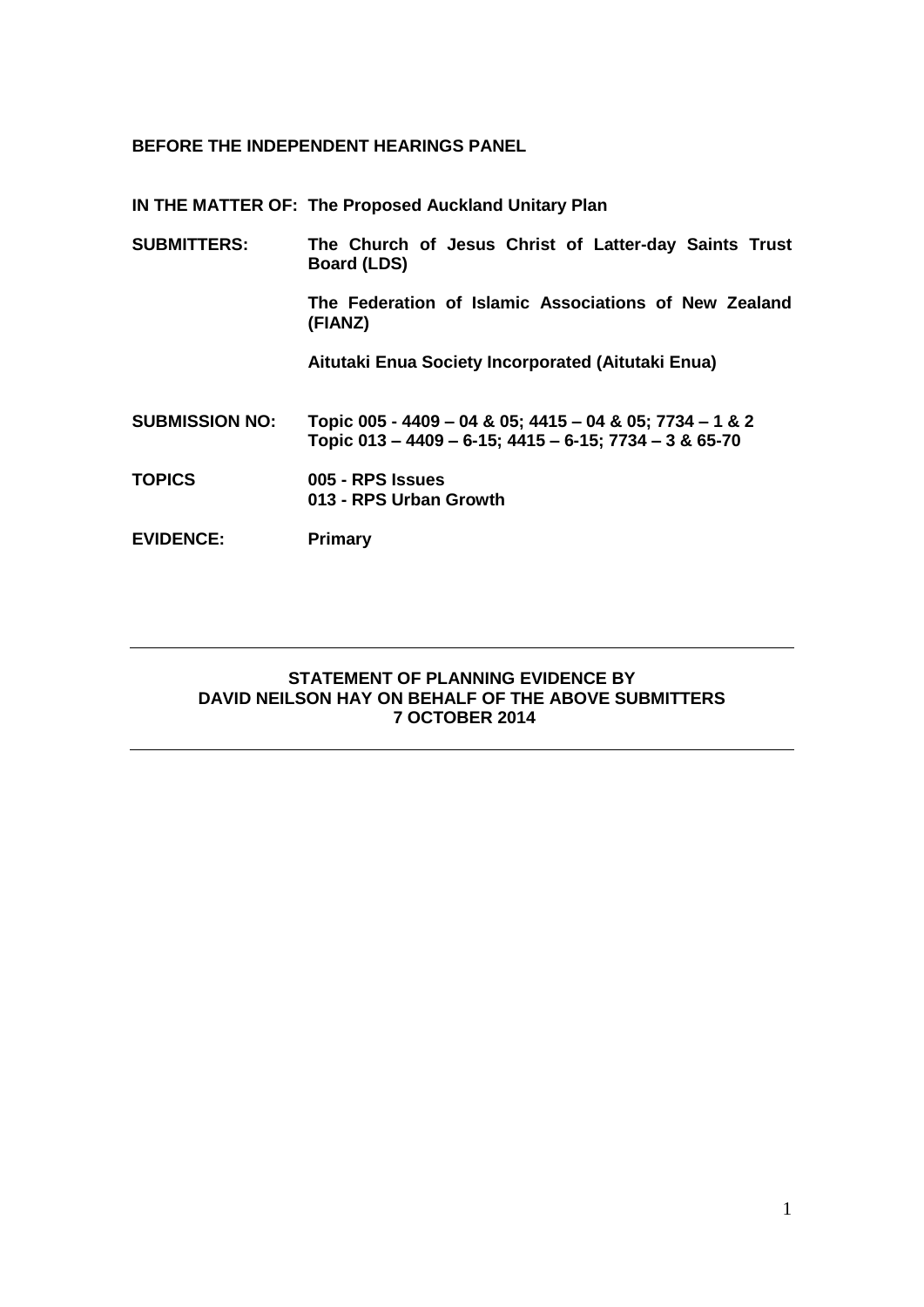## **SUMMARY**

- 1. The submitters are providers of community facilities which form part of the social infrastructure in Auckland.
- 2. It is considered that the Enabling Quality Urban Growth Issue (1.1) does not specifically recognise that a growing Auckland population will require both additional community facilities plus the optimisation of the use of existing community facilities.
- 3. The RPS on Social Infrastructure (2.7) which addresses in part this issue is supported. However, amendments to this were sought in the submissions in terms of:
	- 1. Specifically recognising places of worship and places for cultural activities.
	- 2. Recognising that sites for community facilities (and associated resource consents) are often secured while the site is zoned rural or future urban and prior to urbanisation occurring and/or or the completion of the transportation network.
	- 3. Recognise that community facilities have to be affordable for the community providing them, and economically and socially sustainable.
- 4. The Auckland Council Reporting Officer has recommended a number of changes to Issue 1.1 which reflect the submissions by the three submitters and these recommended changes are supported. They are:
	- (a) Inclusion of "community facilities"

Our growing population increases demand for housing, employment, business, infrastructure, community facilities and services. This means we must manage our growth in a way that:

- (b) The recognition to encourage the efficient use of community facilities.
- encourages the efficient use of existing community facilities and provides for new community facilities
- (c) Under social well-being, recognise that social infrastructure includes places where the community can come together to participate cultural or religious activities.
	- places where the community can come together to discuss issues, to participate in recreational, cultural or religious activities, or to socialise.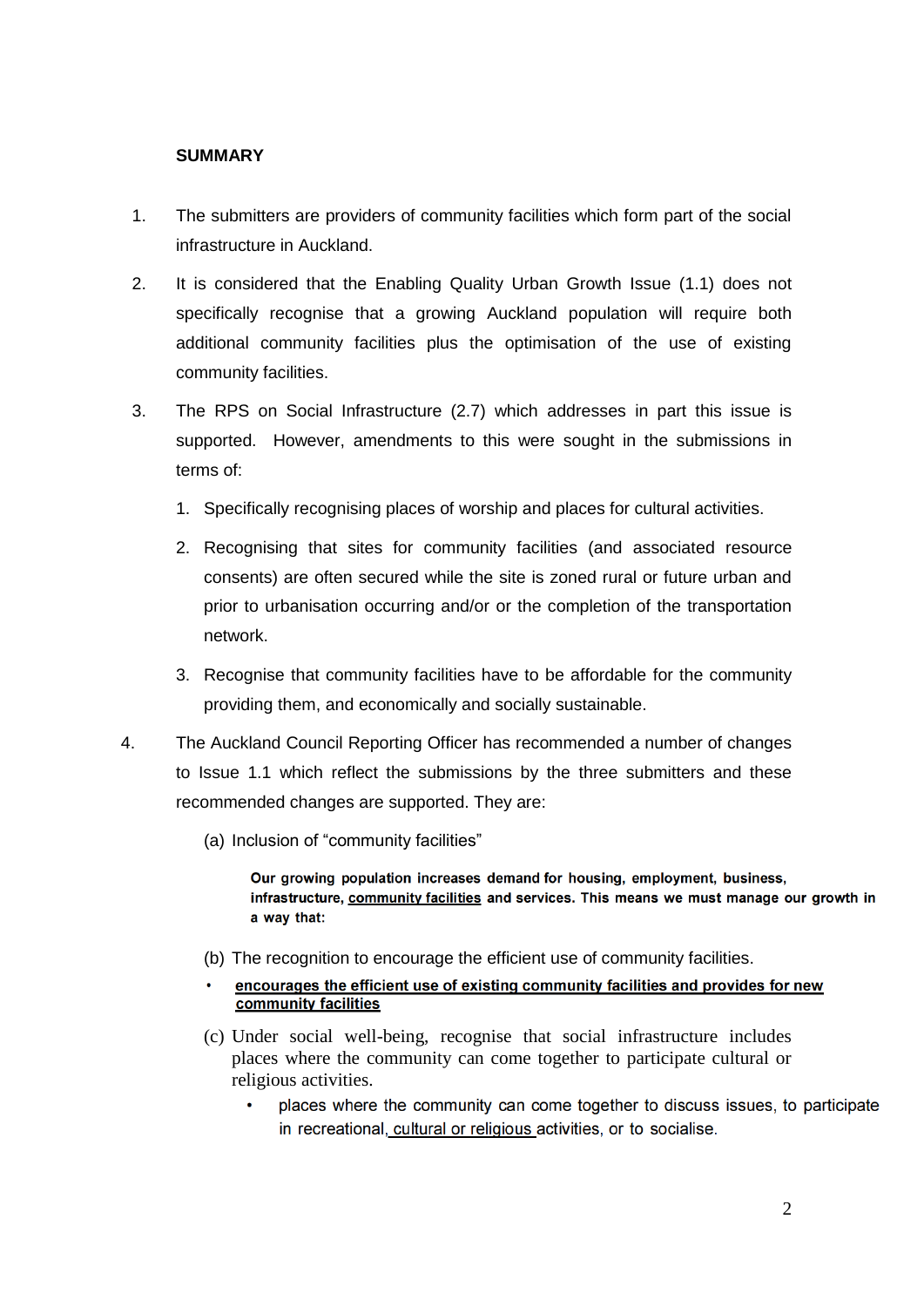#### **INTRODUCTION**

- 4. My name is David Neilson Hay and I am a Director of Osborne Hay (North) Limited (Osbornehay), a Resource Management Practice based in Warkworth. I hold the qualifications of a Master of Science Degree (with Honours) (1992) in Resource and Environmental Planning from the University of Waikato. I am a full member of the New Zealand Planning Institute.
- 5. I have practised in the field of environmental planning for 23 years, initially with Works Consultancy Services Ltd then from January 1996 with Manukau Consultants Limited which was purchased in January 2000 by GHD Limited, and since February 2007 in my own practice.
- 6. Since 1991 I have provided statutory and environmental planning advice to a range of clients for infrastructure and development projects. In particular, I have acted as the Planning Consultant for quarry developments, educational facilities, marae, religious facilities, roading projects, telecommunication projects, wastewater and stormwater projects, electrical infrastructure projects and marina related activities.
- 7. I have been the Planning Consultant for the Church of Jesus Christ of Latter-day Saints Trust Board since 1997 and in more recent years have provided planning services for site specific projects in Auckland for the Aitutaki Enua Society Incorporated and the Federation of Islamic Associations of New Zealand.
- 8. I have read and agree to comply with the Environment Court's Code of Conduct for Expert Witnesses contained in the Environment Court Consolidated Practice Note 2011. The evidence is within my scope of expertise except where I state otherwise. I have prepared this statement to meet my obligations under section 5 of the Practice Note and have considered and referred to all material facts that I am aware of that might alter or detract from the opinions expressed here.
- 9. I have read the evidence of Mr Michael Tucker for Auckland Council on Topic 005 RPS Issues.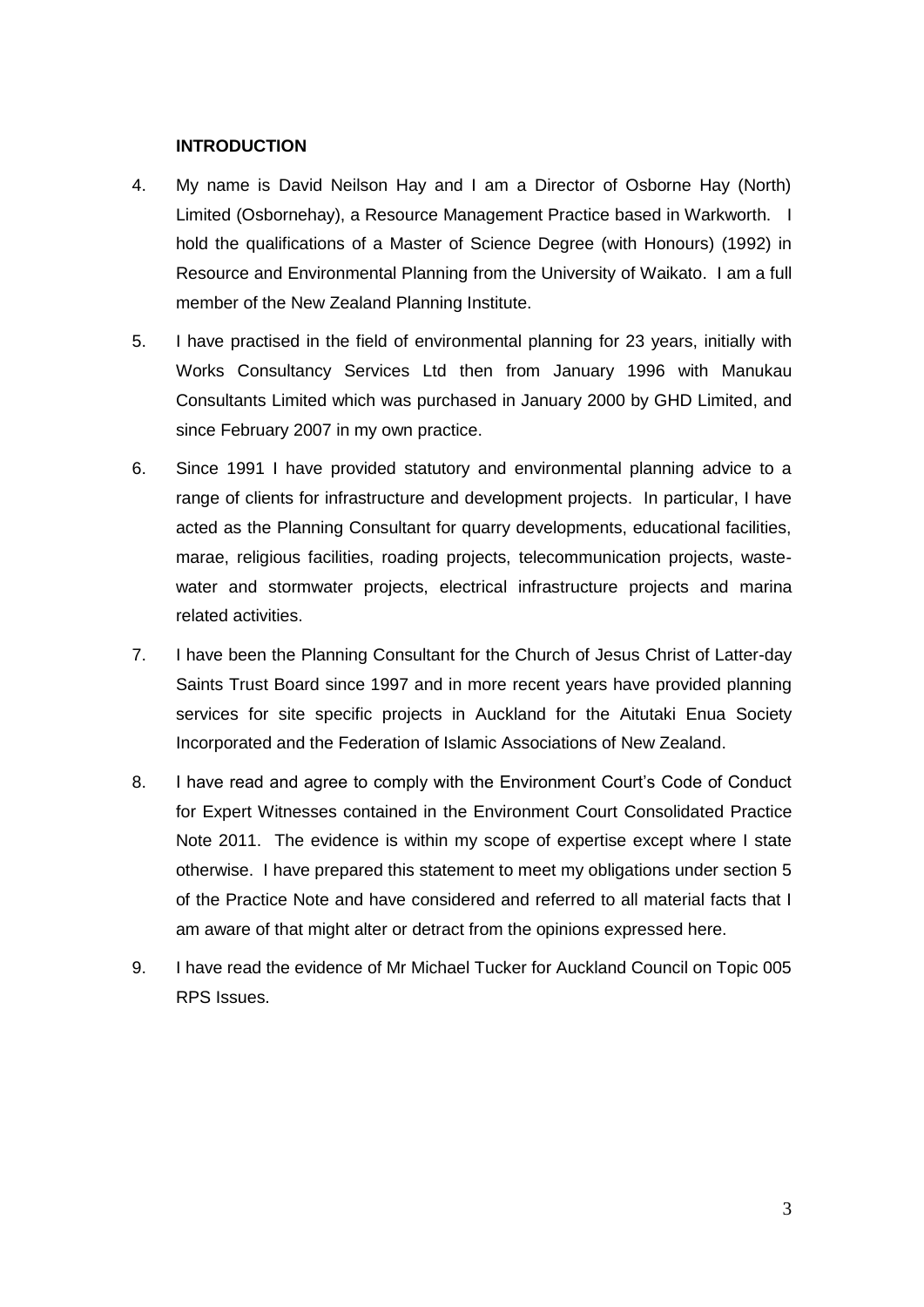## **SCOPE OF EVIDENCE**

- 10. This evidence covers the provision of community facilities in the RPS Issues (1.1 Enabling Quality Urban Grown) and then in the supporting RPS Topic (2.7 Social Infrastructure).
- 11. With the permission of the Panel, it is requested that this evidence be taken as the evidence in support of the submissions by the three submitters to these two topics (topics 005 and 013) as in my opinion they are inter-related.
- 12. This evidence covers:
	- (a) Reasons for Submissions
	- (b) Additional Issues to Include
	- (c) Basis of Changes Sought to 2.7 Social Infrastructure
	- (d) Relief Sought

#### **REASONS FOR SUBMISSION**

- 13. The three submitters provide cultural or religious facilities and services. These are defined in the PAUP as "community facilities" and fall within the broad term of "social infrastructure". All three submitters either have existing facilities in Auckland or are in the process of designing and constructing new facilities.
- 14. The LDS is in the process of currently constructing a new 3-Ward Meetinghouse in Porchester Road Alfirston and acquiring two new sites for Stake Centres (to accommodate up to 1200 people) in Mangere and Hingaia. They have recently obtained resource consents for another Meetinghouse in East Tamaki. In addition, at the current time they have five meetinghouse or car park extensions currently being consented, which generally reflects a typical portfolio of works being undertaken by the LDS in Auckland.
- 15. Aitutaki Enua is in the final stages of lodging resource consents for a new Marae in Porchester Road, Alfriston.
- 16. FIANZ is currently awaiting resource consents for a new Vocational Centre (comprising of both religious and educational facilities) in Porchester Road.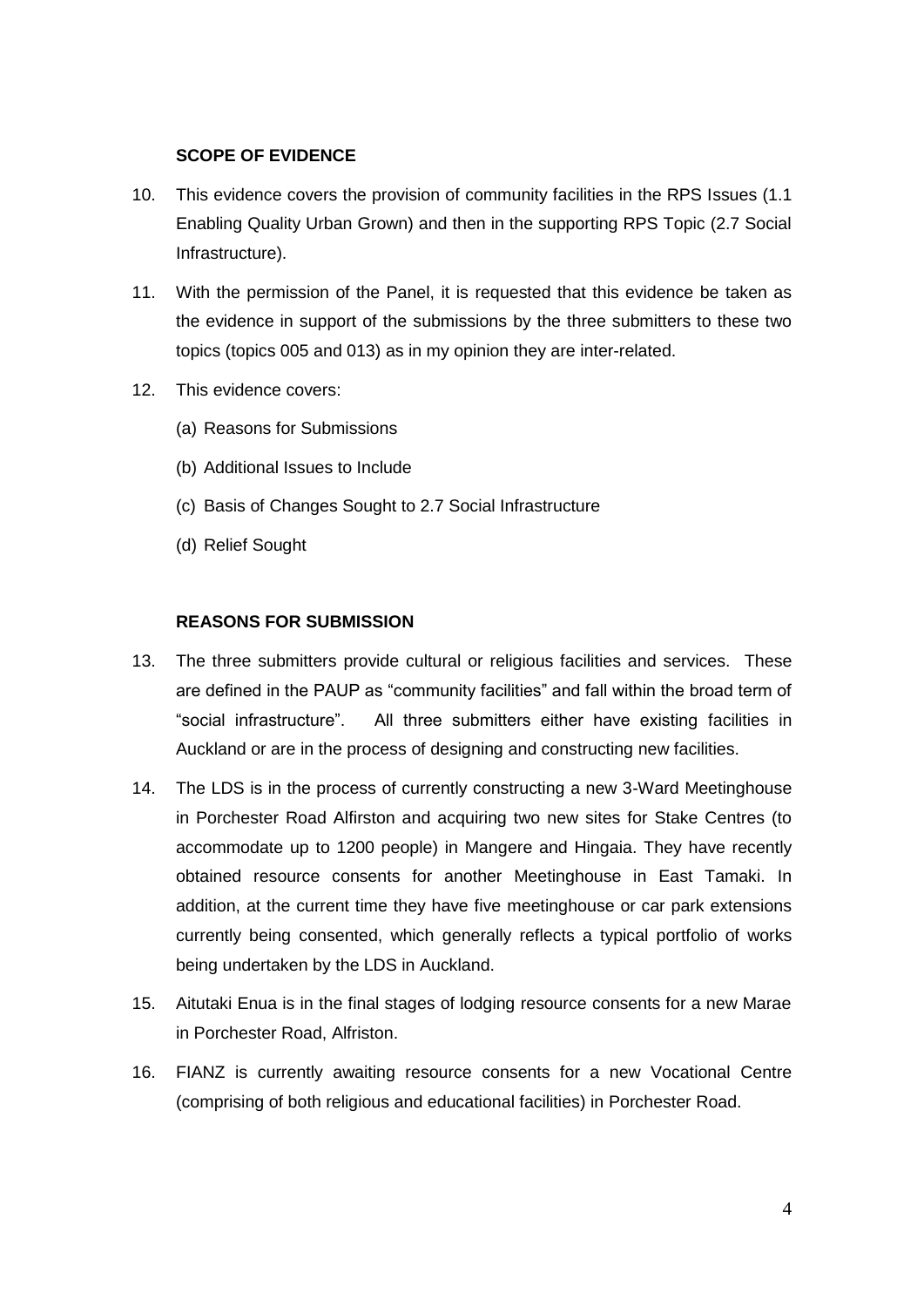- 17. The requirement for these facilities is driven purely by their congregations or membership, which form part of the Auckland community. This demand reflects:
	- (a) Population growth within Auckland;
	- (b) Changing ethnicities and demographics within Auckland; and
	- (c) That existing facilities are nearing capacity. For example, a driver for the Aitutaki Enua Marae is that marae in Papakura previously used by Aitutaki Enua are now increasingly booked up with other events. The LDS requirement for new buildings are driven by increasing congregations.
- 18. Churches and marae have long-formed part of both the rural and urban fabric of New Zealand. The form part of the social infrastructure of a community, which is critical for the social, economic and cultural well-being of the community. It is important that the PAUP recognises that a large percentage of the Auckland population does attend some form of place to worship. Such facilities are considered by part of the community as important in terms of providing for their social and/or cultural well-being.
- 19. In addition, it is also important within a large multi-cultural city such as Auckland that different ethnic groups have the opportunity to provide for their own facilities as a meeting place, place of worship and/or for cultural activities.
- 20. Historically churches and marae have provided a range of social services but with the continuing devolution of government provided social, educational and medical services, such facilities are now being provided for on occasions at local Marae and churches. For example, the new FIANZ Vocational Centre is likely to include a school while the Aitutaki Enua Marae over time is likely to provide both an educational centre and a well-being facility of some form.
- 21. An LDS Meetinghouse is used for a range of activities in any one week in addition to Sunday services, including youth groups, sporting activities, seminary classes, dances and fellowship meetings.
- 22. In very simple terms, many churches and marae within Auckland are no longer used "once a week" but rather are used daily, often from prior to school starting time to late evening. Such facilities are often used by a cross-section of the community.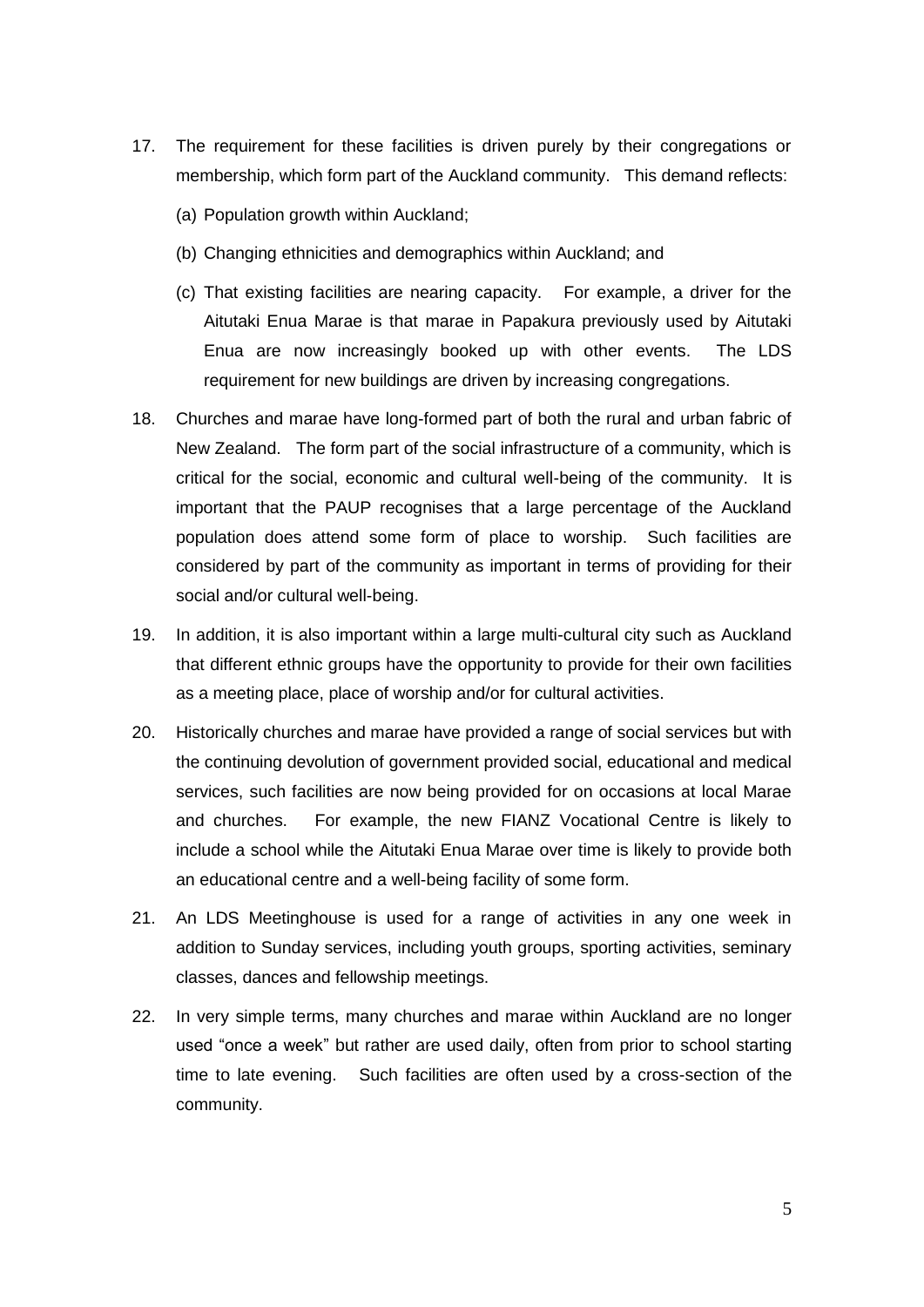- 23. It is also important to recognise the cost of such facilities within Auckland. In addition to land, a modern large church or marae may cost in the order of half to one million dollars to design and get consented with construction costs over ten million dollars.
- 24. A significant cost is land. Historically and at the current time, future urban land is often purchased for these facilities owing to both suitable lot sizes being available and the lower cost of the land before it is re-zoned residential. In addition, it is not uncommon for these facilities to be consented and sometimes built on this Future Urban Zoned land prior to re-zoning or urbanisation. This is currently occurring on the Future Urban zoned land along Porchester and Ranfurly Roads where currently there are two Buddhist Temples and an LDS Meetinghouse under construction, the FIANZ proposal is being consented with construction likely next year and the Aitutaki Marae resource consents are about to be lodged.
- 25. In Hingaia, the LDS again is in the processing of preparing resource consents for a new facility on Future Urban Zoned land.
- 26. Although not a matter for this hearing, it is critical that the Future Urban Zone provides for such facilities, which it does not and evidence will be presented on this at a later hearing.
- 27. In my opinion the PAUP fails to recognise strongly enough the importance of community facilities such as places of worship and marae. This recognition is important for the following reasons:
	- (a) Such facilities often establish on land zoned Future Urban and require supporting RPS objectives and policies to recognise the importance of establishing these facilities in a timely and cost efficient manner; and
	- (b) Existing facilities within Auckland need to be able to change over time to reflect the changing needs of the community. This change may result in redevelopment or expansion of existing buildings and/or car parks or changes in the type and hours of use.
- 28. In my opinion, the Enabling Quality Urban Growth Issue does not currently specifically recognise community facilities. As a community grows then so does the demand for and on community facilities. As outlined earlier, Alfriston/Papakura is an excellent example of this at the current time.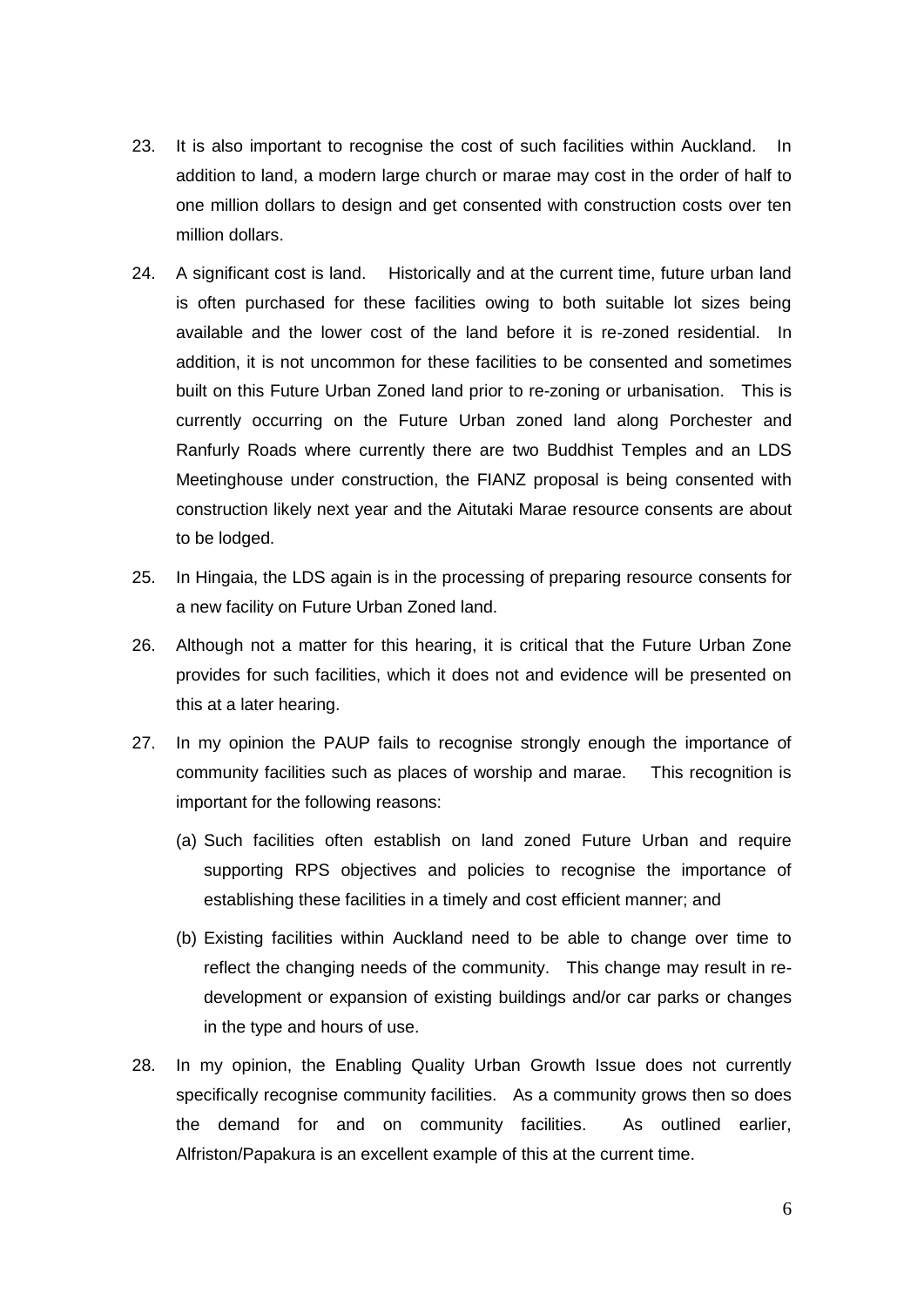- 29. In terms of providing for future community facilities, there are two main methods that are used which I have observed in East Tamaki in the early to mid-2000's, which has occurred in Alfriston over the last ten years and which I am now observing in Hingaia:
	- (a) Purchase land well in advance in rural/future urban areas and then wait until urbanisation occurs which may be many years away. This has holding costs plus significant risk in terms of timing. A good example of this is those community facilities being established along Porchester Road where a number of these groups have held their land for a number of years. Nevertheless, although the community requires these facilities now, they are having to provide for on-site wastewater treatment and disposal due to Watercare refusing connections to the nearby wastewater network due to Watercares philosophical opposition to connecting community facilities outside the Metropolitan Urban Limits until the RuB has been confirmed in the PAUP.
	- (b) Seek a six month conditional purchase agreement for land within rural/future urban areas within the purchase being conditional on resource consents being obtained.
- 30. With the continued rapid expansion of Auckland continuing I do not see this method of site establishment for many community facilities changing, particularly for community funded community facilities which are generally cost sensitive.
- 31. With community facilities often being consented and sometime established prior to urbanisation occurring around it, it is not always possible to assess it in terms of the future transportation network and in particular the public transportation network. In addition, it has to be recognised that the use of public transportation by users is not always practical, feasible or affordable. For example, a family catching a bus to church on a Sunday may:
	- (a) Result in increased travel time;
	- (b) Be more expensive that using a private car or van;
	- (c) Does not reflect that the family may wish to visit other families or friends after Church.
- 32. The PAUP also needs to recognise that, and provide for, the use of certain existing community facilities will need to optimised to meet growing population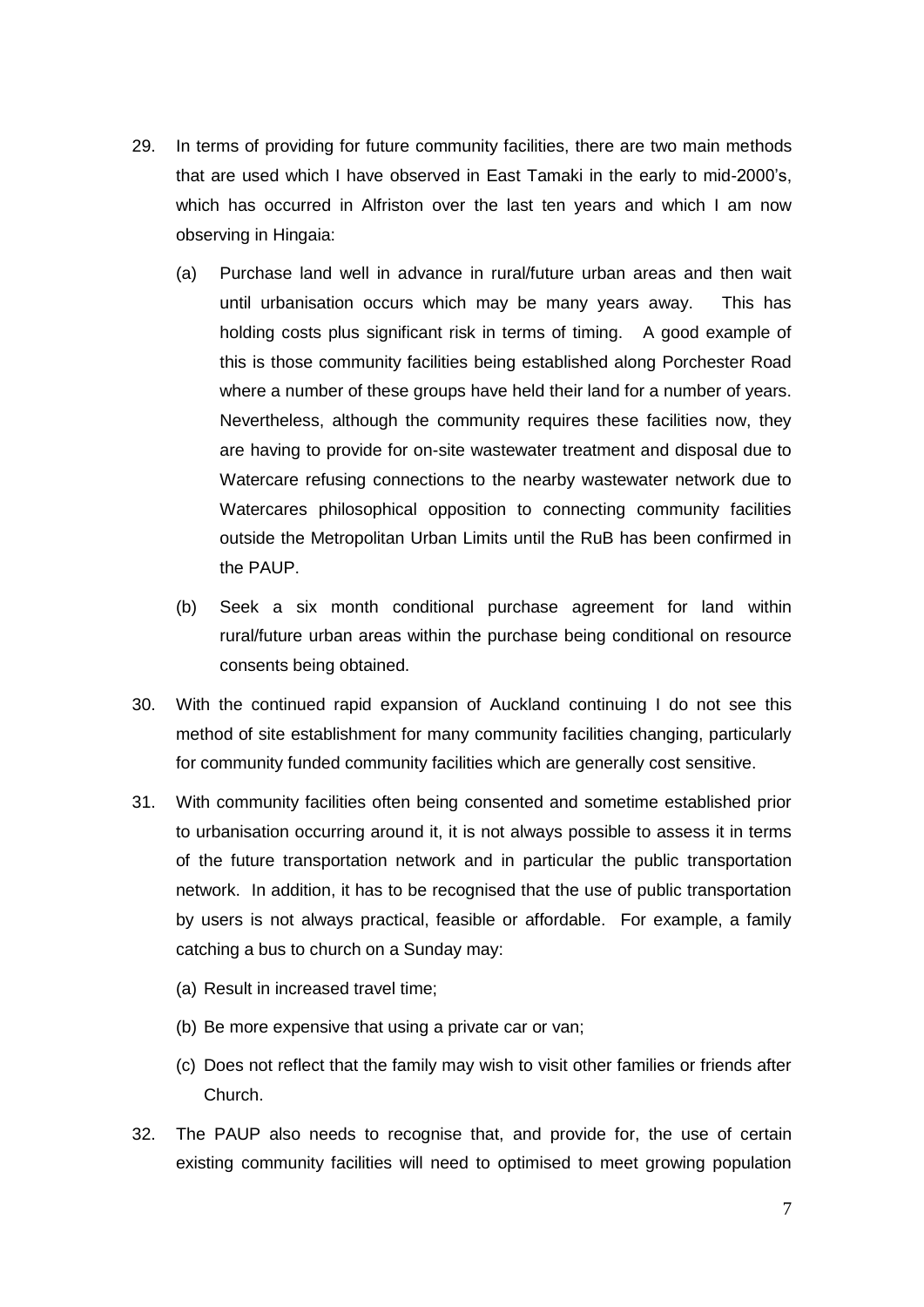requirements. As an example, the LDS uses its facilities for 1, 2 or 3 Wards (with a ward being similar to a parish). As an example, instead of having two separate Churches around the Orewa/Whangaparaoa area, the LDS has a single Meetinghouse which hosts two Wards of the Church. On a Sunday, one Ward meets in the morning and the other in the afternoon. However, as the LDS is seeking across Auckland a number of their current facilities need to be upgraded to meeting increased demand and to accommodate additional Wards of the Church to minimise the additional new sites they require to address increasing congregations.

- 33. An example of this is the LDS Sandringham Meetinghouse in Kiwitea Street. This was designed and built as a 3-Ward Meetinghouse in the 1980's but in recent years has only hosted two Wards. Due to increased congregation numbers in this area and because the nearest facilities such as Onehunga are now at full capacity, a third-ward is now required to use the Sandringham Meetinghouse. This requires additional car parking which requires resource consent. However, to date there has been resistance both from certain Council Officers and from some neighbours to this application and in my opinion a lack of reflection by Council Officers that increased urban density will likely result in greater demand on existing facilities and the need for these facilities to be modified to provide for this greater demand.
- 34. Having been involved in number of these extensions of community facilities within Auckland in recent years, a number of which have met some resistance from Council Officers and residents, I consider that it is an important issue which needs to be reflected in the Enabling Quality Urban Growth Issue.
- 35. An issue that has become more apparent in recent years is the conflict between what the community can afford for its facilities and the aspirations of Council Officers in terms of urban design, sustainability and stormwater treatment. There is a significant disconnect occurring largely driven by the lack of financial consideration required to be given by Council Officers. This is resulting in the delay in construction of community facilities due to funding or possibly the diversion of funding from social good programmes into the building process.
- 36. In my opinion the provision of a safe, efficient and economically sustainable community facility overrides the need to provide a "state of the art" or "high quality" community facilities. There has to be a realisation, through the PAUP,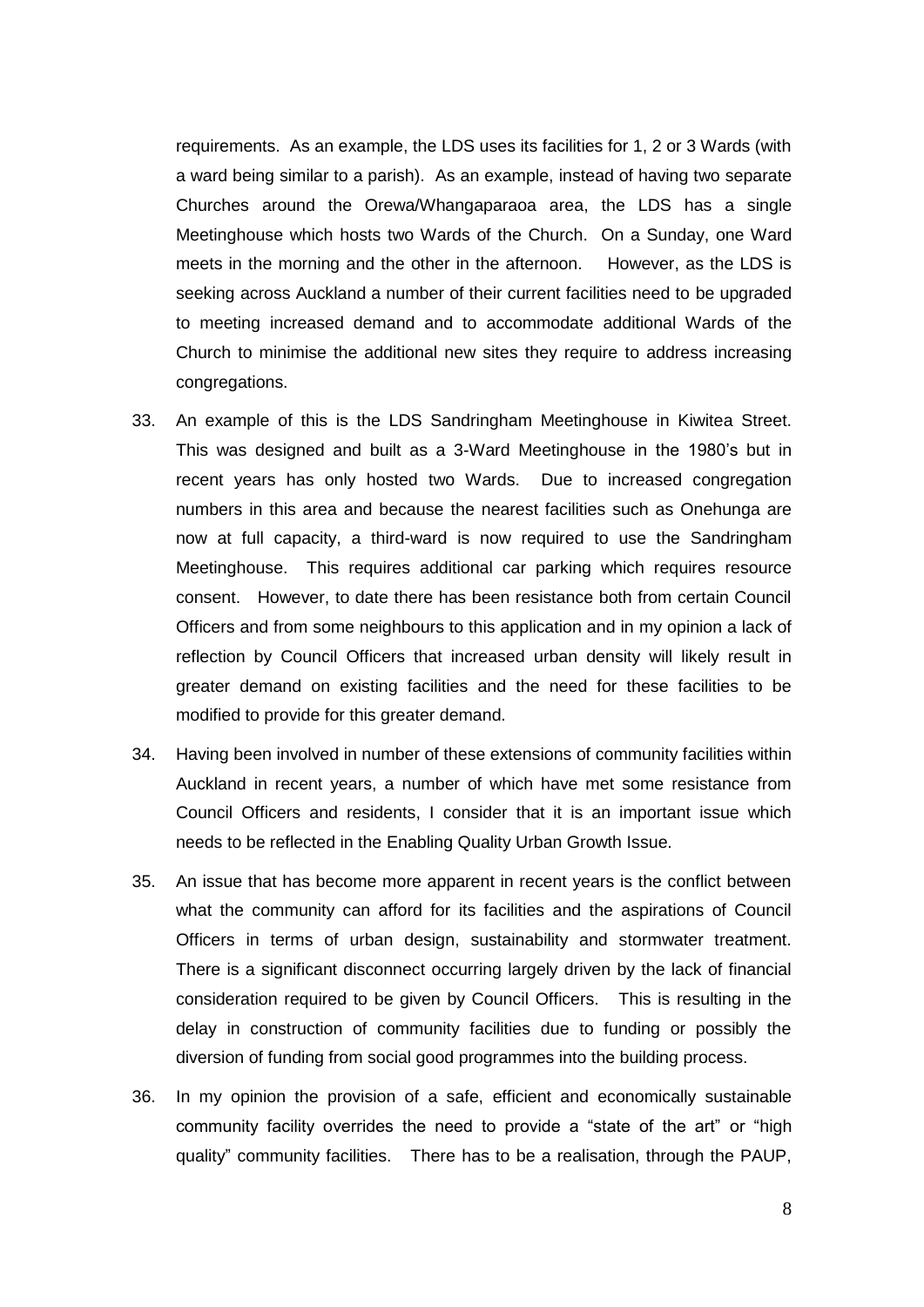that community facilities need to be affordable to the community that is both funding them and which they are to serve. They also need to be economically sustainable in the long term for the community through keeping down initial construction costs to an affordable level while at the same time ensuring that there are minimal on-going resource management related costs.

#### **ADDITIONAL ISSUES TO INCLUDE**

- 37. In summary, from my experience I consider that the following issues needs to be specifically addressed:
	- (a) Recognising that a growing population in Auckland requires new community facilities.
	- (b) Recognise that the growing population in Auckland and changing demographics will result in the need to optimise the use of existing community facilities.
	- (c) Recognise that social well-being requires the provision of a whole range of facilities including places to worship and places for cultural activities.

#### **BASIS OF CHANGES SOUGHT TO 2.7 SOCIAL INFRASTRUCTURE**

- 38. In respect to Part 1 Chapter B 2.7 (Social Infrastructure) in my opinion this Chapter needs to:
	- (a) Better reflect that social infrastructure includes places of worship and places for cultural activities.
	- (b) Reflect that social infrastructure has to be economically and socially sustainable for the community that is funding it and that it is to service.
	- (c) Reflect that social infrastructure has to accessible to be both located in an affordable area and accessible to the community its serves and should not be wholly reliant on accessibility by public transport.
	- (d) Recognise that some community facilities are established in future urban areas by land acquisition and resource consents and on occasions prior to the area being urbanised and prior to the final transportation network being established.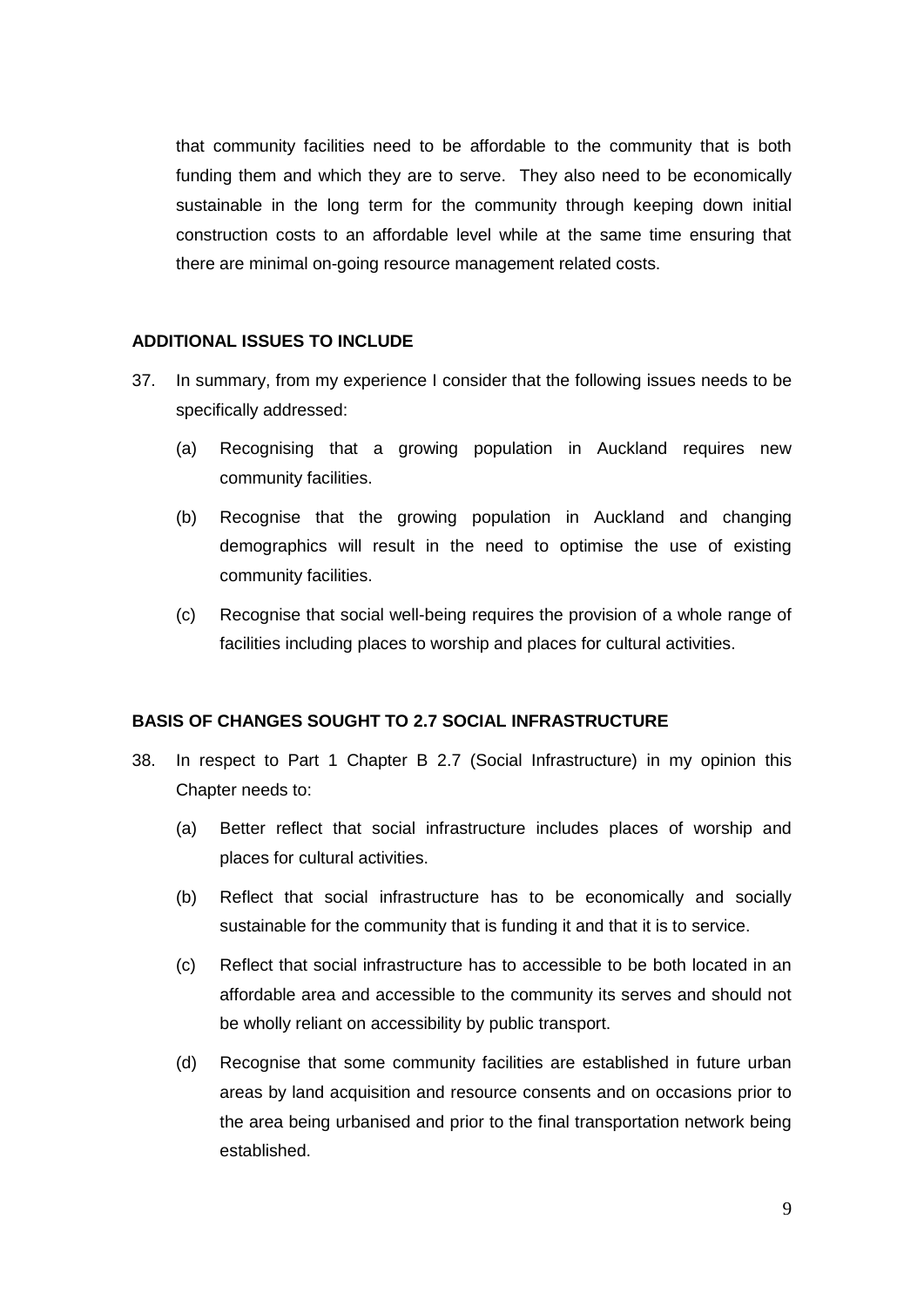(e) Recognise that in some cases best practice urban design and sustainable building design may not be economically efficient, practical or culturally appropriate for some community facilities.

# **RELIEF SOUGHT**

## Topic 8

39. The Council Officers recommendations generally reflect the relief sought by the submitters and I am in agreement with the recommended changes.

## Topic 13

- 40. In respect to Topic 13, for which this evidence is being submitted prior to the release of the Officers Report, I am in agreement with the relief being sought by the submitters. In particular:
	- (a) In Objective 1, the term "high quality" should be replaced by "economically and socially sustainable" to reflect that the most important aspect of community facilities is they have to be affordable for the community and designed and operated in such a manner that they continue to serve the requirements of the community.
	- (b) In various objectives and policies, the key requirement of affordability and economic viability needs to be reflected.
	- (c) In respect to Policy 2(d), it needs to be recognised that land acquisition and resource consents is a common tool for securing sites for private community facilities.

## Relief Sought:

# 2.7 Social Infrastructure

*Social infrastructure is an important asset to society as it provides:*

- *opportunities to learn*
- *facilities for the prevention and treatment of illness and injury*
- *facilities to support the justice system*
- *places where the community can come together to discuss issues, to participate in recreation*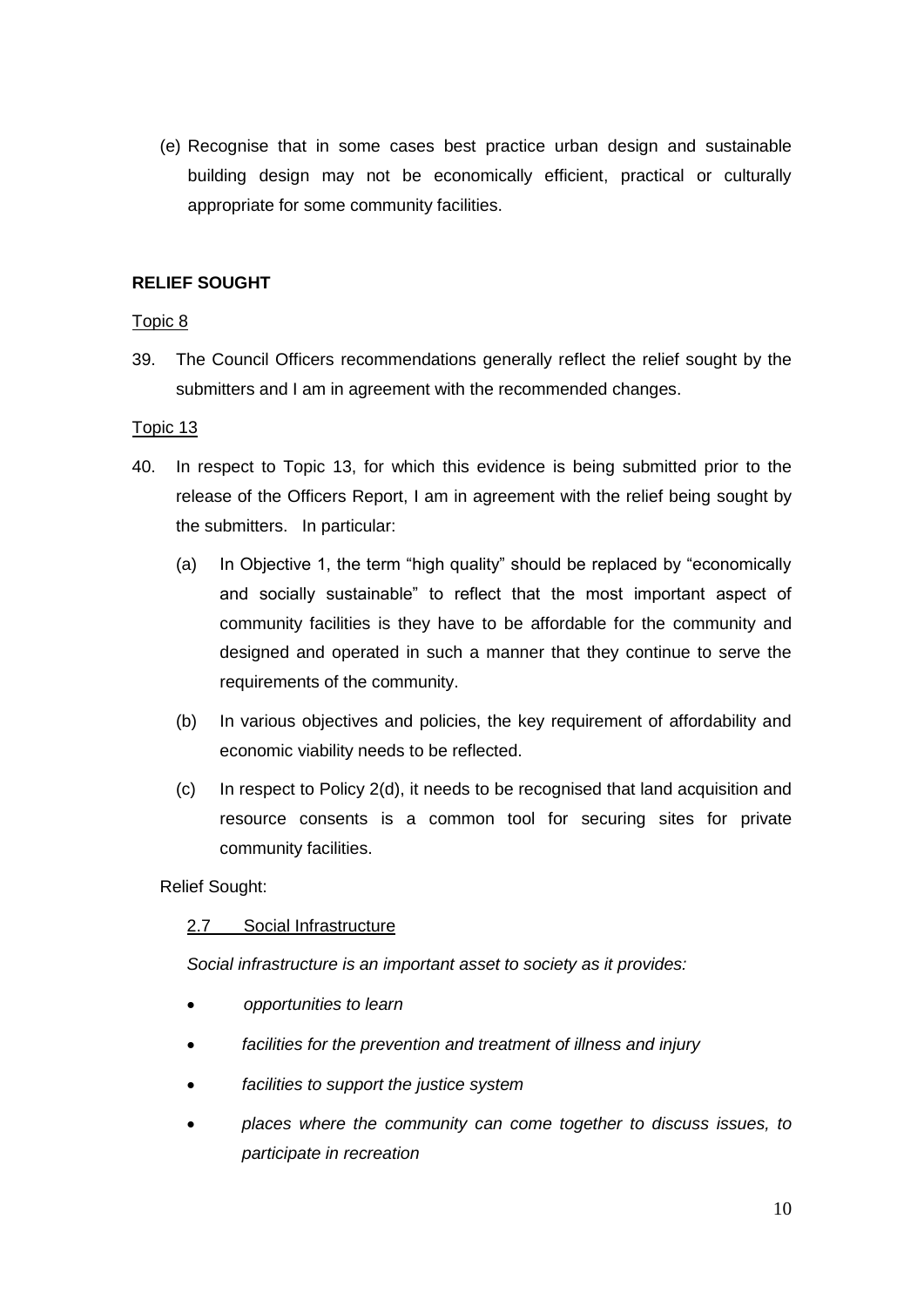- *activities or to socialise*
- *Places to worship*
- *Places for cultural activities.*

## *Objectives*

- *1 An high quality economically and socially sustainable network of social infrastructure that meets Aucklanders' needs both locally and regionally.*
- *2 Social infrastructure is located where it is accessible by a range of transport modes where practicable.*

## *Policies*

- *1 Make social infrastructure accessible to users by providing for:*
	- *a local small-scale social infrastructure so they are accessible and affordable to local communities e.g. medical centres, places of worship, care centres, primary schools, community halls and cultural facilities*
	- *b medium-scale social infrastructure e.g. civic buildings, libraries and art galleries in the city centre and in metropolitan and town centres*
	- *c larger-scale land extensive social infrastructure e.g. hospitals, universities, large community churches, marae and large cultural facilities and secondary schools in locations where the existing and/or proposed roading network has sufficient capacity, and, where practicable, in close proximity to the public transport network and the walking and cycling networks.*
- *2 Provide Auckland with sufficient social infrastructure to meet the needs of its growing population by:*
	- *a enabling intensive use and development of existing and new social infrastructure sites*
	- *b working with providers to plan and fund social infrastructure to meet future growth needs in brownfield and greenfield areas*
	- *c requiring adaptable multi-functional buildings to meet changing needs and provide for co-sharing and co-location (where this is supported by the provider)*